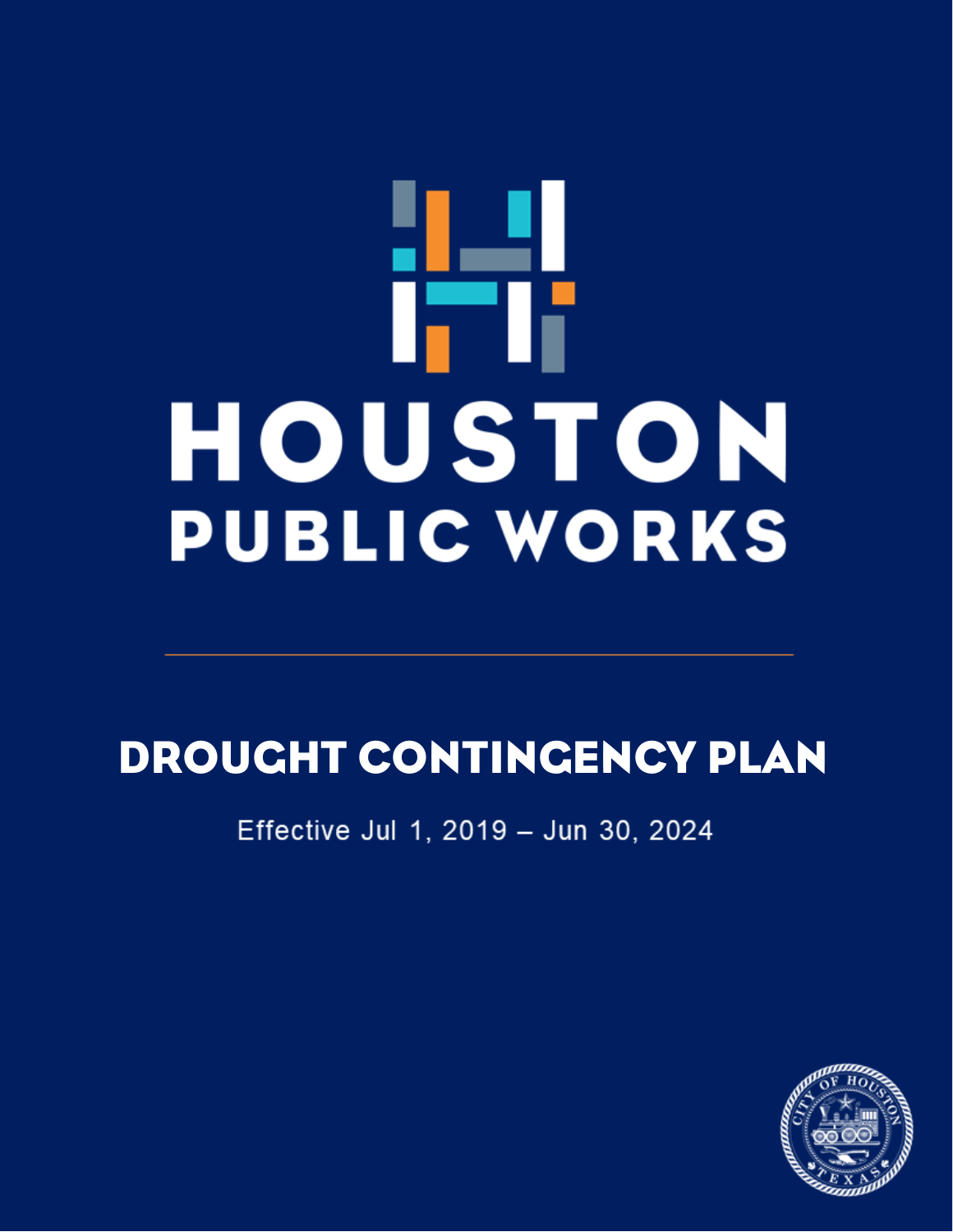#### TABLE OF CONTENTS

| D. COORDINATION WITH REGIONAL WATER PLANNING GROUPS92 |  |
|-------------------------------------------------------|--|
|                                                       |  |
|                                                       |  |
|                                                       |  |
|                                                       |  |
|                                                       |  |
|                                                       |  |
|                                                       |  |
|                                                       |  |
|                                                       |  |

**Note: The Drought Contingency Plan comes Appendix F of Houston's 2019 Water Conservation Plan. The [page numbers match those in the Water](https://www.publicworks.houstontx.gov/sites/default/files/assets/2019_water_conservation_plan_01132020.pdf) Conservation Plan.**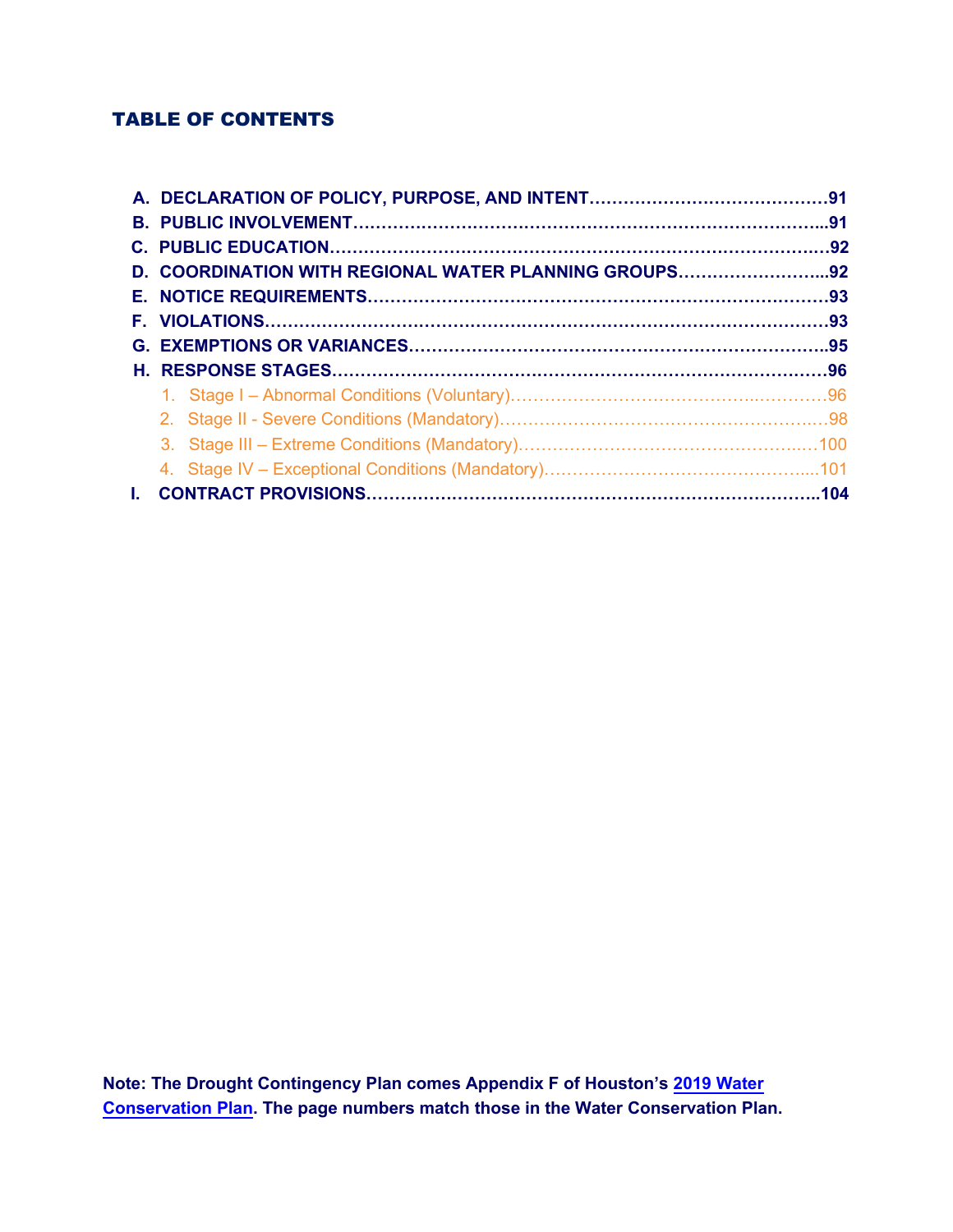# Appendix F

# 2019 Drought Contingency Plan

The 2019 Drought Contingency Plan is enclosed in the next page.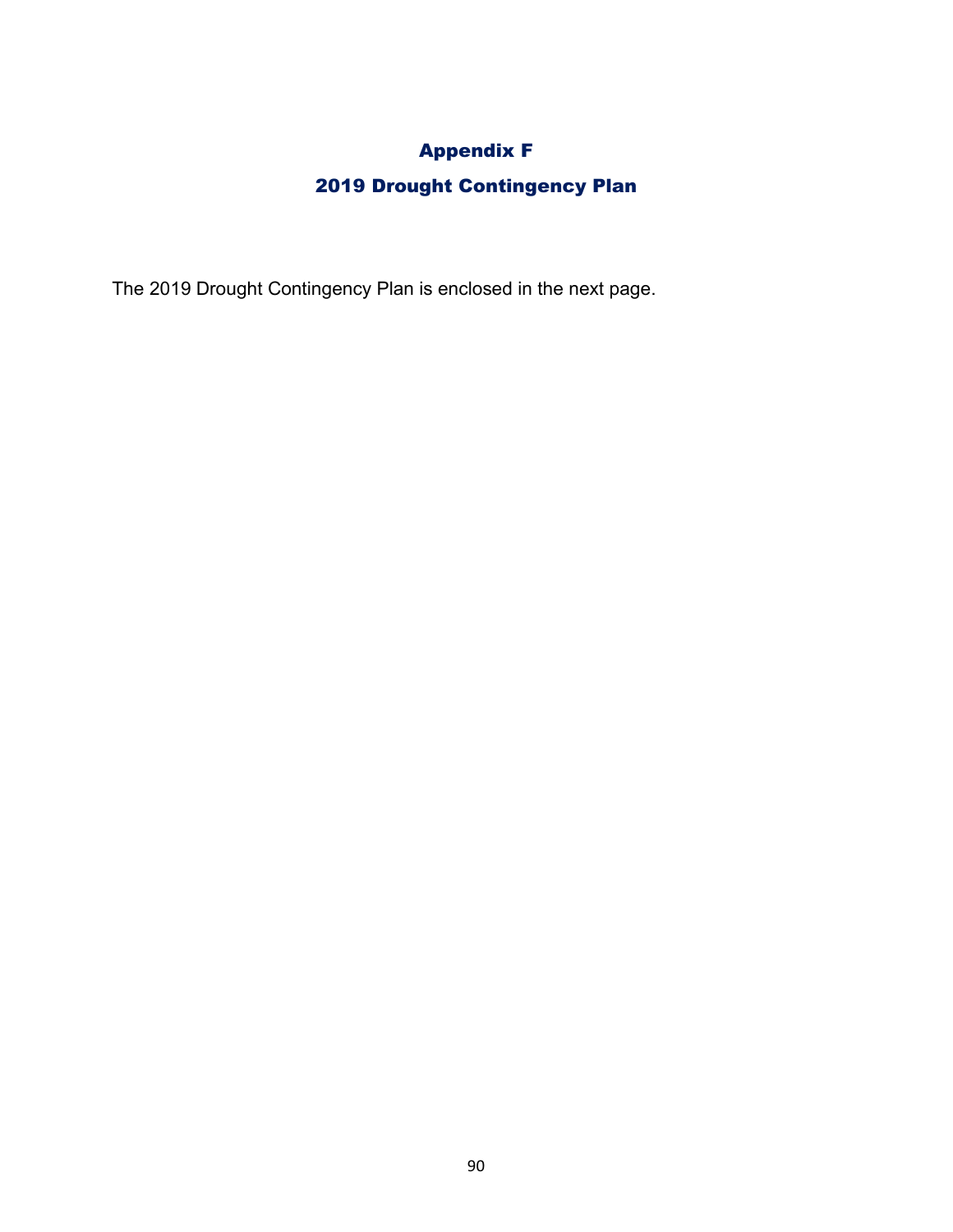### <span id="page-3-0"></span>**DROUGHT CONTINGENCY PLAN CITY OF HOUSTON**

# **CCN# 99144 PWS# 1010013**

**July 2019**

#### **Section 1 Declaration of Policy, Purpose, and Intent**

The purpose of the Drought Contingency Plan (the "Plan") is to establish policies and procedures for the City of Houston to follow in case of a water shortage emergency. A water shortage emergency caused by drought or other uncontrollable circumstances that hinder the City of Houston's ability to meet water demand can range from mild to critical and can disrupt the normal availability of water supplies. Therefore, it is important that the City of Houston establish this procedure so that guidelines exist in the event that a water shortage emergency occurs. The City of Houston Code of Ordinances at Chapter 47, Article VII contains the policy regarding the actions the City of Houston will take in the event of a water shortage or emergency. Definitions of terms used throughout the Plan can be found in Section 47-249 of Article VII.

#### **Section 2 Public Involvement**

Opportunity for the public to provide input into the preparation of the Plan was provided by:

(check at least one of the following)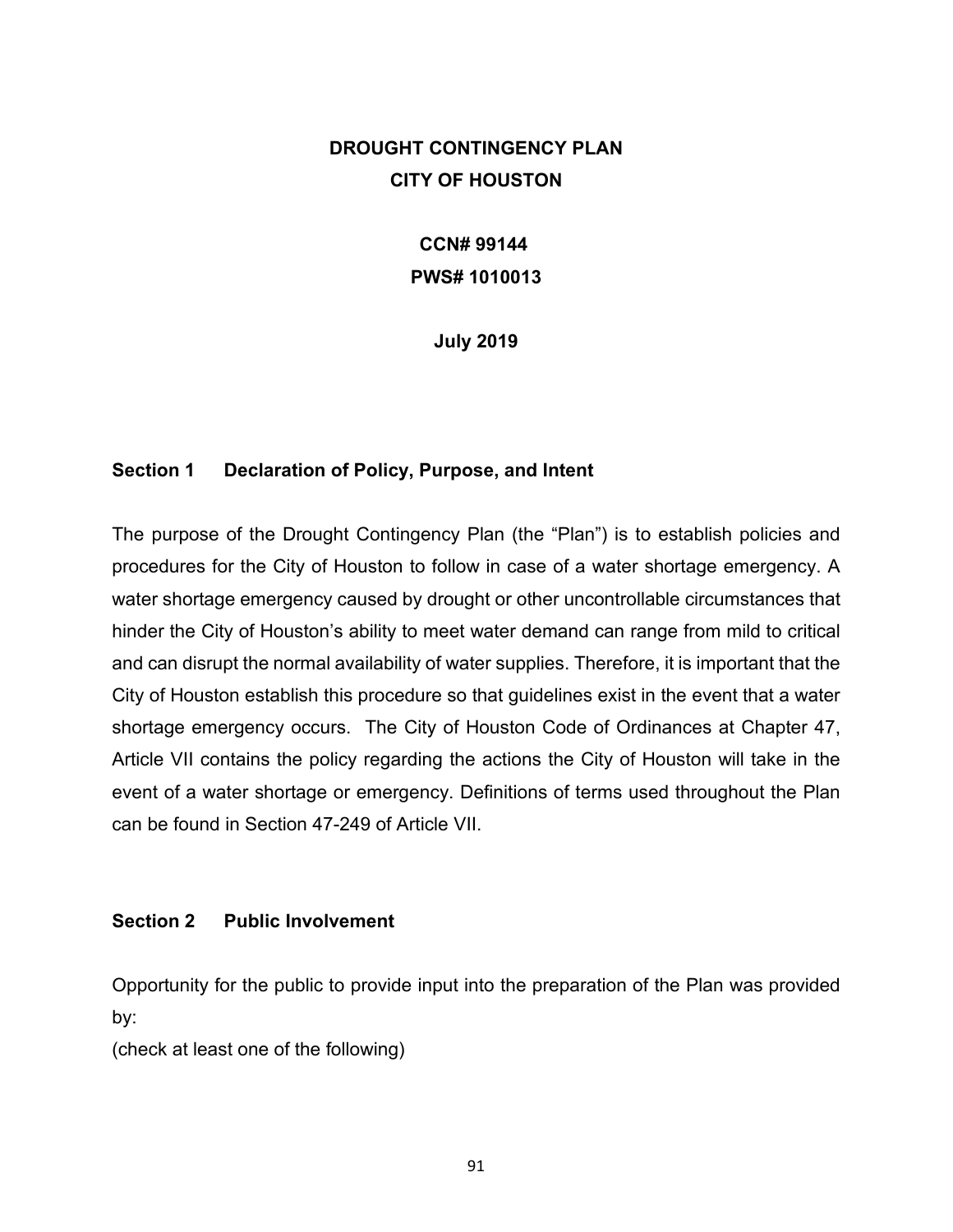- <span id="page-4-0"></span>– Scheduling and providing public notice of a public meeting to accept input on the Plan
- Mailed survey with summary of results (attach survey and results)
- Bill insert inviting comment (attach bill insert)
- Other method: Not applicable. The Plan has not changed since its adoption by the Houston City Council in 2014.

#### **Section 3 Public Education**

The City of Houston will periodically provide the public with information about the Plan, including information about the conditions under which each stage of the Plan is to be initiated or terminated and the drought response measures to be implemented in each stage.

Drought plan information will be provided by: (check at least one of the following)

- public meeting
- press releases
- utility bill inserts
- The Plan will be available on the City of Houston's websites.

#### **Section 4 Coordination with Regional Water Planning Groups**

The service area of the City of Houston is located within the Region H Water Planning Group. The City of Houston will mail a copy of the Plan to Regional H on June 13, 2019.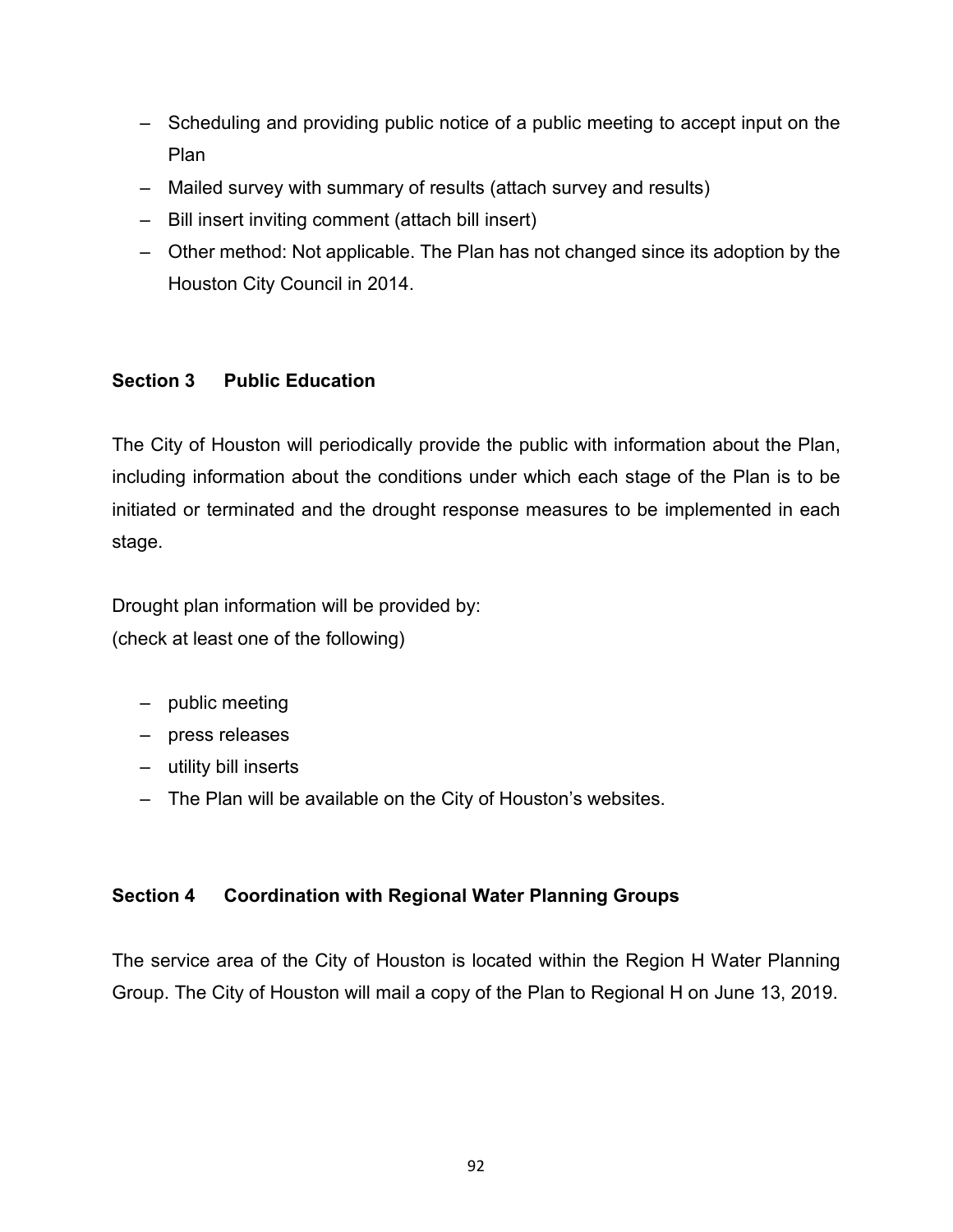#### <span id="page-5-0"></span>**Section 5 Notice Requirements**

Written notice will be provided to each customer **prior to implementation or termination of each stage of the water restriction program**. Mailed notice will be given to each customer 72 hours prior to the start of water restriction. If notice is hand delivered, the City of Houston understands it cannot enforce the provisions of the Plan for 24 hours after notice is provided. The written notice to customers will contain the following information:

- 1. the date restrictions will begin;
- 2. the circumstances that triggered the restrictions;
- 3. the stages of response and explanation of the restrictions to be implemented; and
- 4. an explanation of the consequences for violations.

**The City of Houston will notify the TCEQ by telephone at (512) 239-4714, or electronic mail at watermon@tceq.state.tx.us prior to implementing Stage II and will notify in writing the Public Drinking Water Section at MC - 155, P.O. Box 13087, Austin, Texas 78711-3087 within five (5) working days of implementation including a copy of the City's restriction notice. The City of Houston will file a status report of its restriction program with the TCEQ at the initiation and termination of mandatory water use restrictions (i.e., Stages II through IV). Section 6 Violations**

# With the exception of customers with water service contracts, in accordance with Section 54.001 of the Texas Local Government Code, any person who violates any provision of this article shall be guilty of an offense and upon conviction thereof, shall be punished by a fine of not less than \$100.00 nor more than \$2,000.00 for each violation. Each act of city water use in violation of this article shall constitute and be punishable as a separate offense. Each day that any violation continues shall constitute and be punishable as a separate offense. Unless another penalty is specifically provided by this Code or by state law, the penalty for violation of any provision of this article shall be as follows: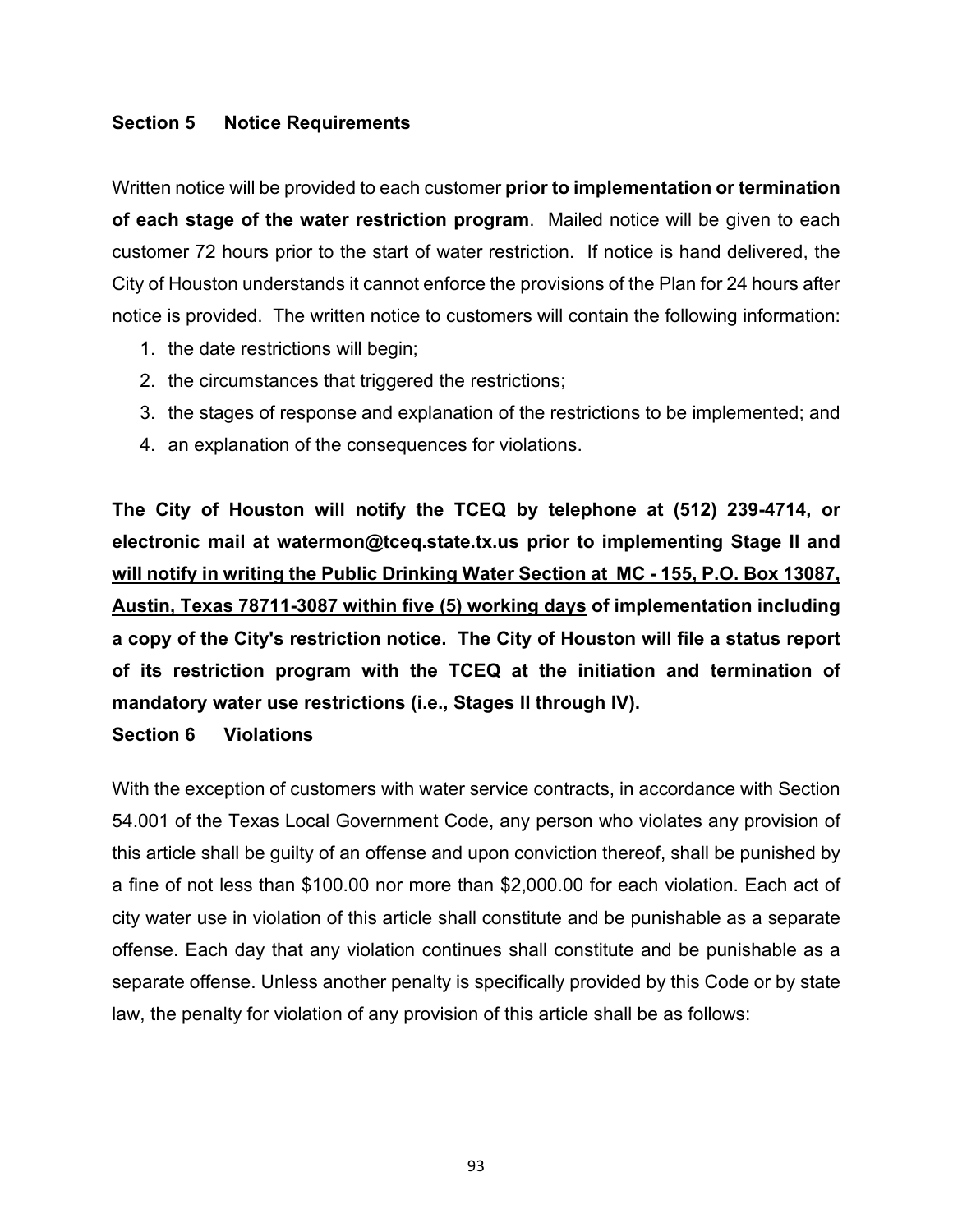(1) **For violations of stage two water shortage,** the department may issue a written warning to a customer for a first-time violation. Any subsequent violations are subject to a fine of \$100.00 to \$2,000.00.

(2) **For violations of stage three water shortage**, the department may issue a written warning to a customer for a first-time violation. Any subsequent violations are subject to a fine of \$500.00 to \$2,000.00. Additionally, the director may monitor the water account of any customer who has been convicted of a violation of section [47-253.](http://library.municode.com/HTML/10123/level4/COOR_CH47WASE_ARTVIIWASH_DIV2SHEM.html#COOR_CH47WASE_ARTVIIWASH_DIV2SHEM_S47-253STTHWASHEXCOMARETAREOVWAUS20PE) Daily monitoring may continue through the end of the existing water shortage period. The director may turn off city water if a customer has violated the authorized water use during a stage three water shortage on three separate instances within a 30-day period. Water service may be reinstated to a customer after a termination only upon a) payment of all applicable fines and any outstanding water service charges; and b) agreeing to the maximum rate in existence, regardless of the customer's billing rate class, for all future water service provided during the 12 months immediately following the termination and filing such agreement in writing with the department.

(3) **Violations of stage four water shortage** are subject to fines of \$1,000.00 to \$2,000.00. Additionally, all customers exceeding the allowed water usage during a stage four water shortage by ten percent or more shall pay a 20 percent surcharge for the current and two subsequent billing periods. The director may also turn off city water if a customer has exceeded the authorized water use during a stage four water shortage on three separate instances within a 30-day period. Water service may be reinstated to a customer after termination only upon a) payment of all applicable fines and any outstanding water service charges; and b) agreeing to the maximum rate in existence, regardless of the customer's billing rate class, for all future water service provided during the 12 months immediately following the termination and filing such agreement in writing with the department.

In the event that a customer with a water service contract engages in the unauthorized use of city water, the city shall have the right to pursue any and all rights and remedies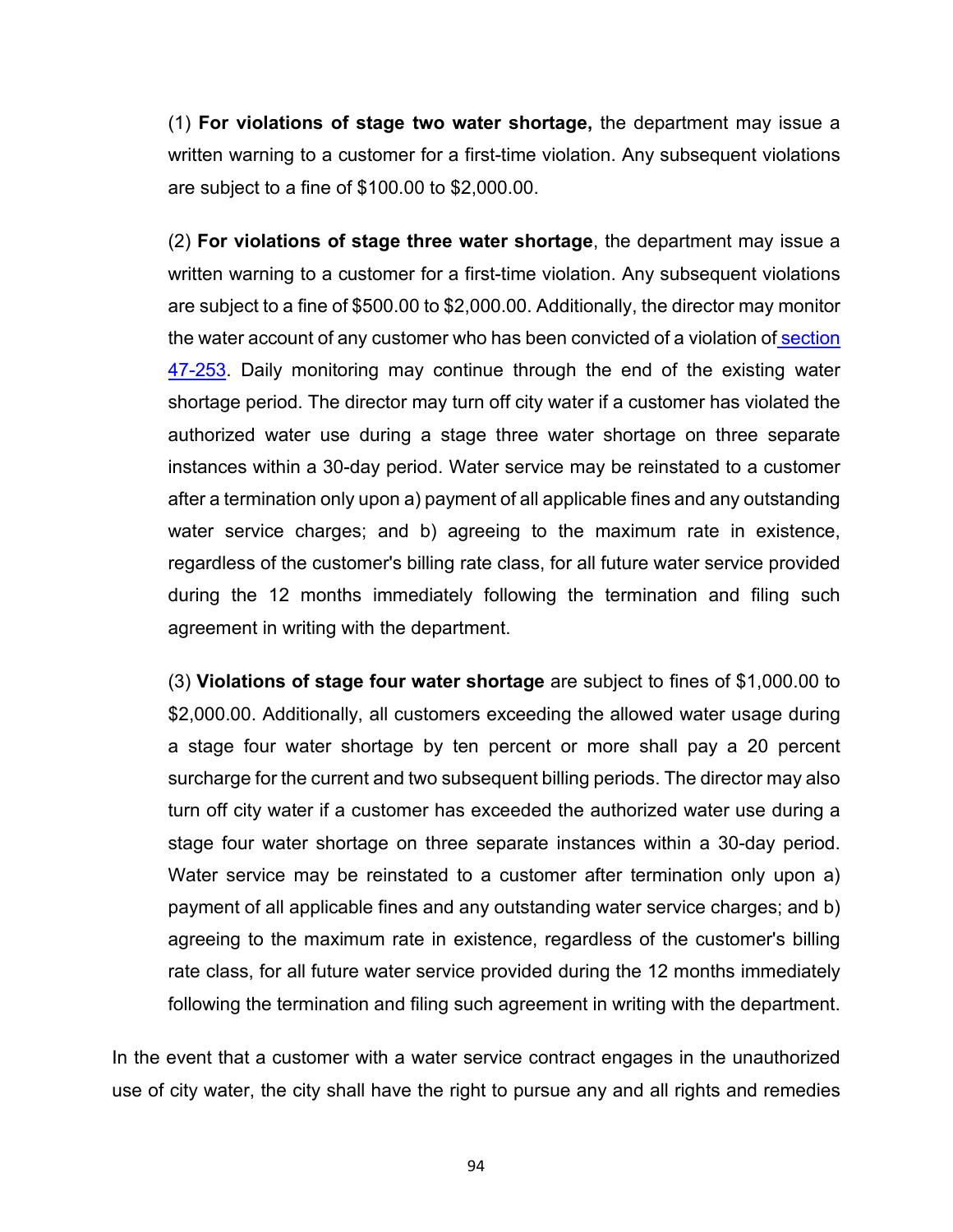<span id="page-7-0"></span>allowed under existing contracts with customers, and any and all remedies allowed under Texas law.

#### **Section 7 Exemptions or Variances**

The utility official may grant in writing a temporary variance for an otherwise prohibited water use if the utility official determines that:

(1) Failure to grant the variance would cause an emergency condition immediately threatening the life, safety, welfare, or fire protection of the public, the person requesting the variance, or the environment; or

(2) The applicant cannot comply with the prohibition for technical reasons; or

(3) The applicant agrees to implement alternative methods that will achieve the same or a greater level of reduction in water use.

An application for a variance shall be made in writing with the utility official and shall include the following:

(1) Name and address of the applicant;

(2) Purpose of water use;

(3) Specific provision(s) of this article from which the applicant is requesting relief;

(4) A detailed statement as to how the specific provision(s) of this article adversely affects the applicant or what damage or harm will occur to the applicant or others if the applicant complies with this article;

(5) Description of the relief requested;

(6) Period of time for which the variance is sought;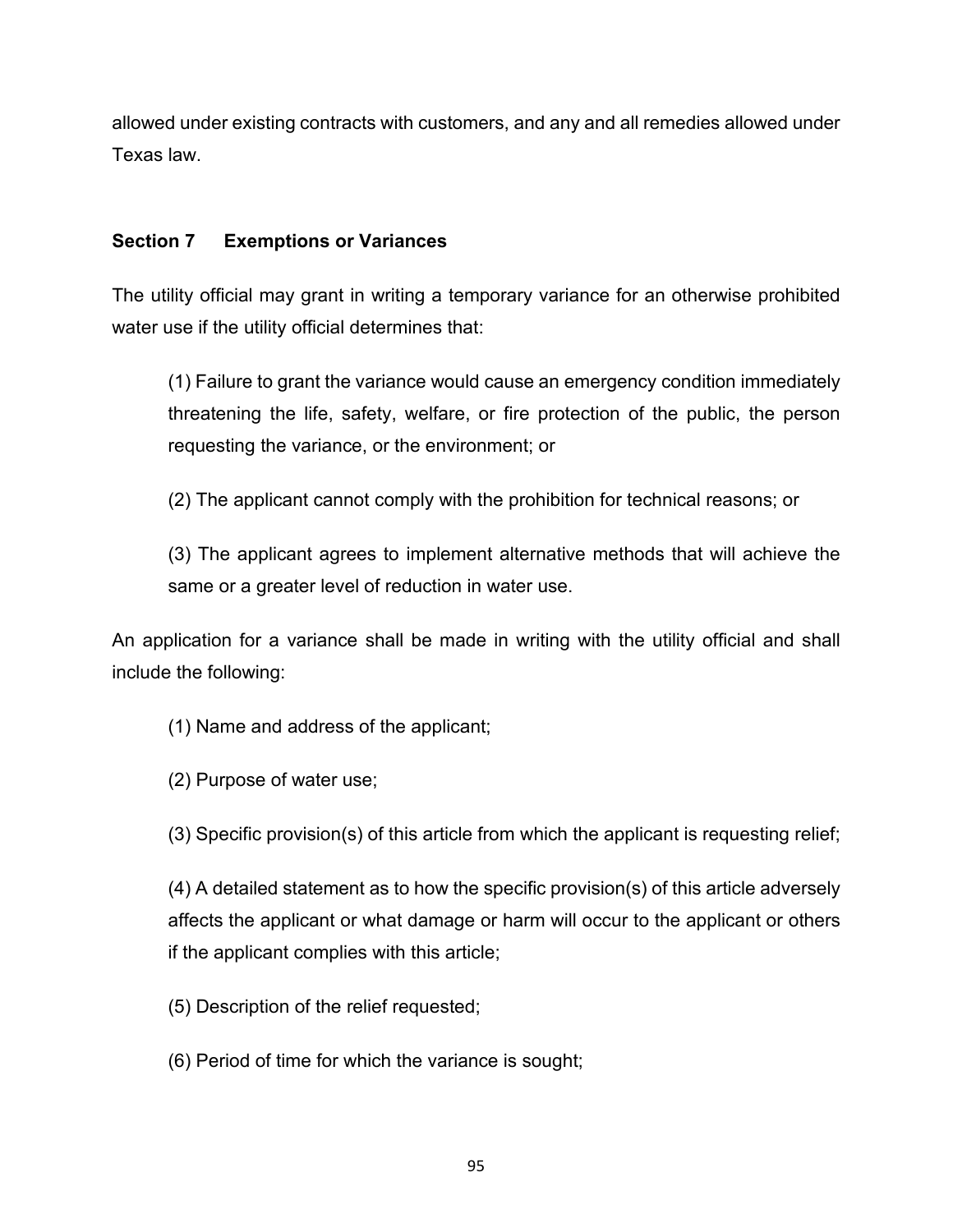<span id="page-8-0"></span>(7) Alternative water use restrictions or other measures the applicant is taking or proposes to take to conform to the provisions of this article and the compliance date; and

(8) Other pertinent information reasonably required by the utility official to determine whether the criteria of subsection (a) have been met.

No variance shall be retroactive or otherwise justify any violation of the prohibitions hereunder occurring prior to the issuance of the variance. A variance is valid for only the declared water shortage period in existence at the time of issuance and shall expire at the conclusion of the existing water shortage period. If the conclusion of the existing water shortage period is immediately followed by a newly declared water shortage period, consisting of either more or less threatening conditions, a new application for a variance must be filed in accordance with subsection (b) of this section. Notwithstanding the foregoing, a variance may be applied retroactively if issued to a residential customer who is a member of a family consisting of five or more persons living in a single residential unit served by a single water meter.

#### **Section 8 Response Stages**

#### **STAGE I – ABNORMAL CONDITIONS (VOLUNATARY):**

#### **Target: Achieve a FIVE percent reduction in OVERALL water use.**

#### Stage I will begin:

When the director finds that the city's water supply system is under stress because of lower than average annual rainfall, temperatures that are higher or lower than normal, or other circumstances.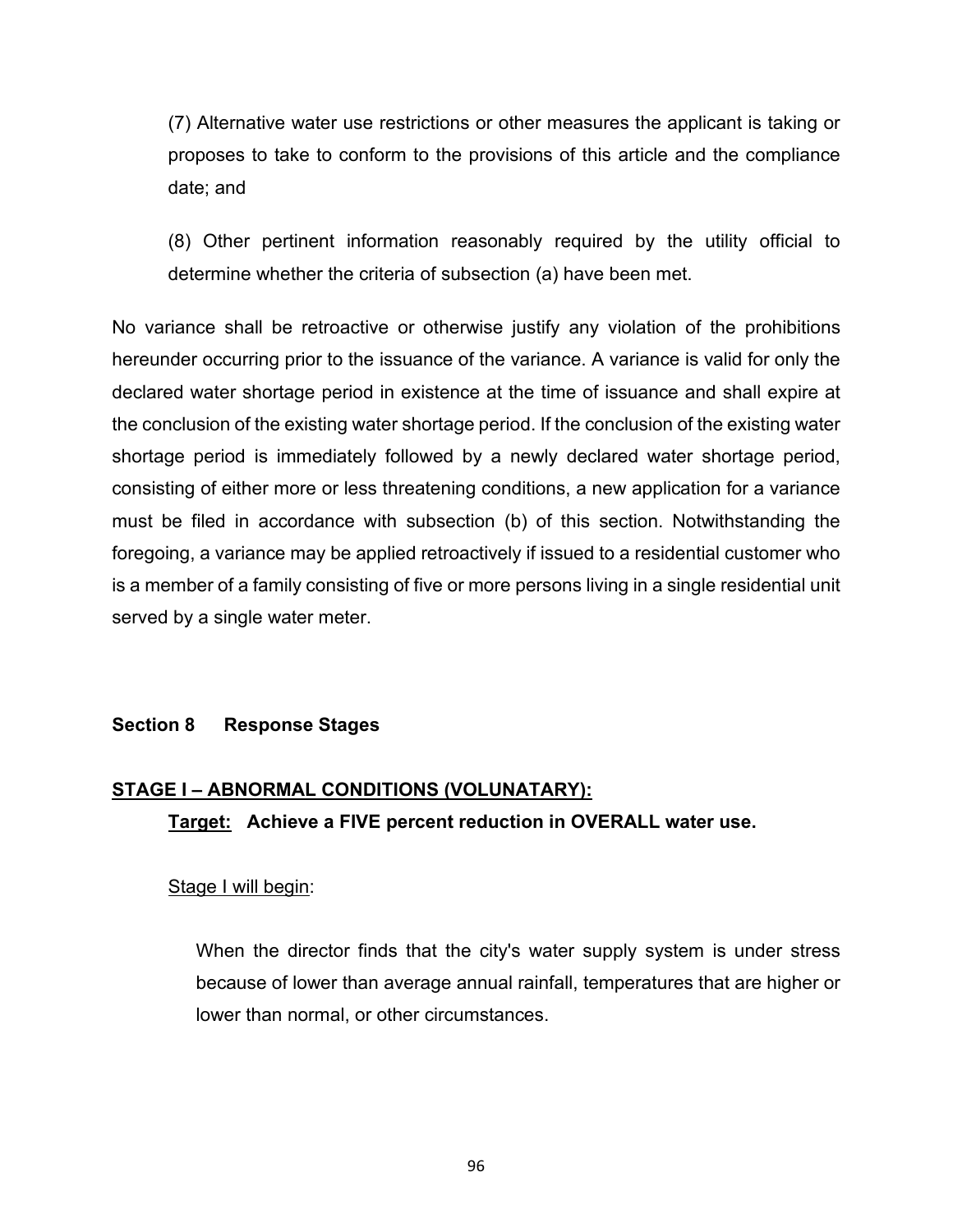#### Stage I will end:

When the director finds that the abnormal conditions leading to the declaration either no longer exist, have been mitigated, or have been escalated, and the director files a written declaration to that effect with the city secretary.

#### Utility Measures:

The director's declaration, which may cover all or a portion of the city's water supply system, shall be in writing and filed with the city secretary. City departments' water use reduction plans shall be implemented immediately upon the declaration of a stage one water shortage period and shall remain in effect until the conclusion of the water shortage period.

#### Voluntary Water Use Restrictions:

Unless otherwise stated in the declaration, all customers are requested to take the following voluntary water use restriction measures:

(1) Check for and repair all leaks, dripping faucets, and running toilets;

(2) Check for and correct excessive irrigation or uncorrected leaks that result in city water leaving the customer's property by drainage onto adjacent properties or public or private roadways or streets or gutters; and

(3) Irrigate between 7:00 p.m. and 5:00 a.m. of the following day on no more than two days per week in conformity with the following schedule:

a. Sundays and Thursdays for single-family residential customers with even-numbered street addresses; and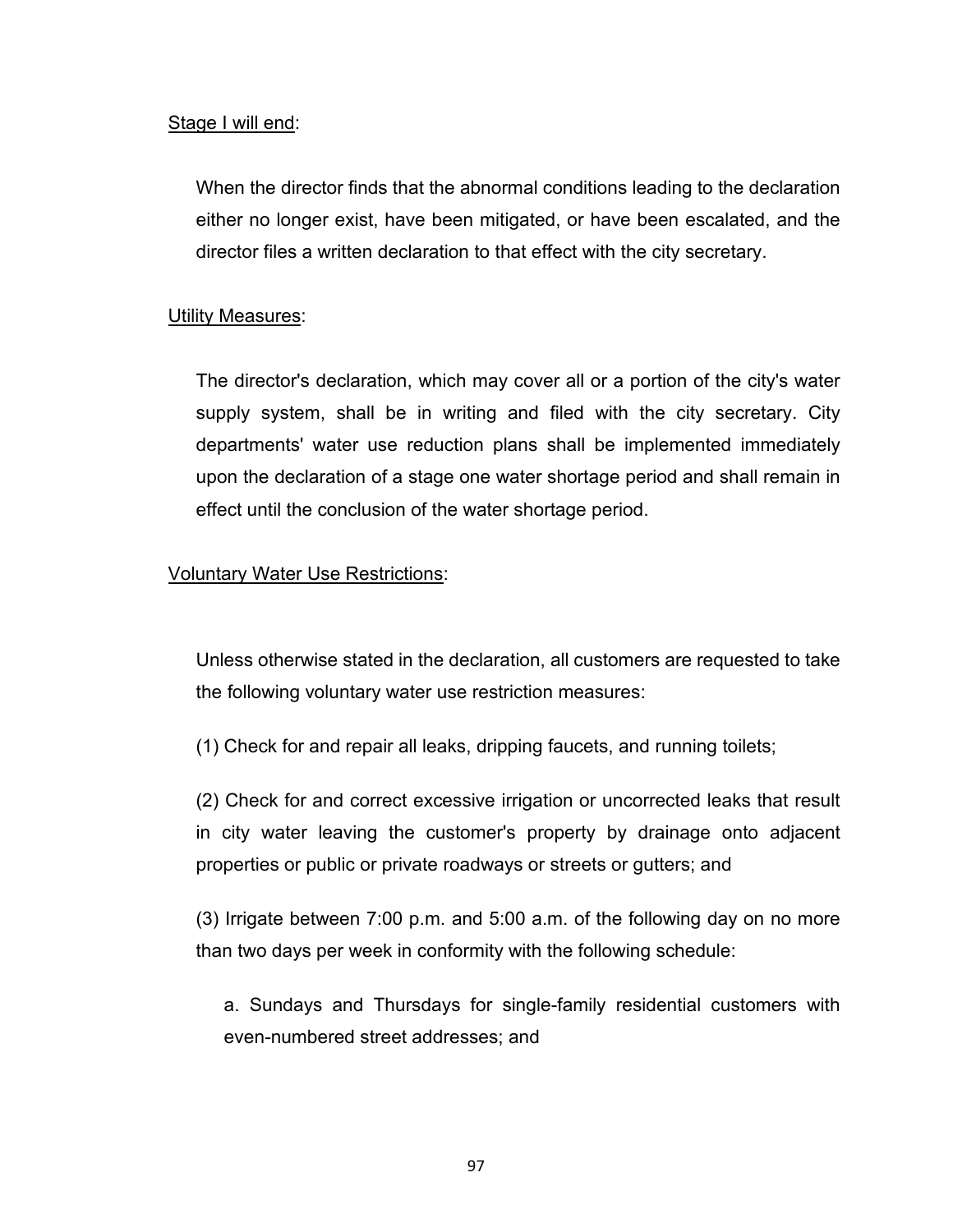<span id="page-10-0"></span>b. Saturdays and Wednesdays for single-family residential customers with odd-numbered street addresses; and

c. Tuesdays and Fridays for all other customers.

#### **STAGE II - SEVERE CONDITIONS (MANDATORY):**

#### **Target: Achieve a TEN percent reduction in OVERALL water use.**

The City of Houston will implement Stage II when, upon the recommendation of the director of the Public Works and Engineering Department, the mayor declares a stage two water shortage upon finding that one or more of the following conditions exist that may impact all or a portion of the city's water supply system:

#### Triggers:

- (1) Combined total storage of surface water supply is less than 24 months, based on a calculated projection of monthly production of city water that includes historic production and information provided by customers;
- (2) Combined total storage of surface water supply is less than 16 months, based on a calculated projection of current water production for the most recent 24-hour period;
- (3) Current water production is 80 percent of the available treatment capacity;
- (4) Loss of approximately 20 percent of available treatment capacity; or
- (5) Water pressure readings of 45 pounds per square inch or less throughout all or material portions of the city's treated water distribution system.

**Upon initiation and termination of Stage II, the City of Houston will mail a public announcement to its customers. Notice to TCEQ required.**

#### Requirements for Termination: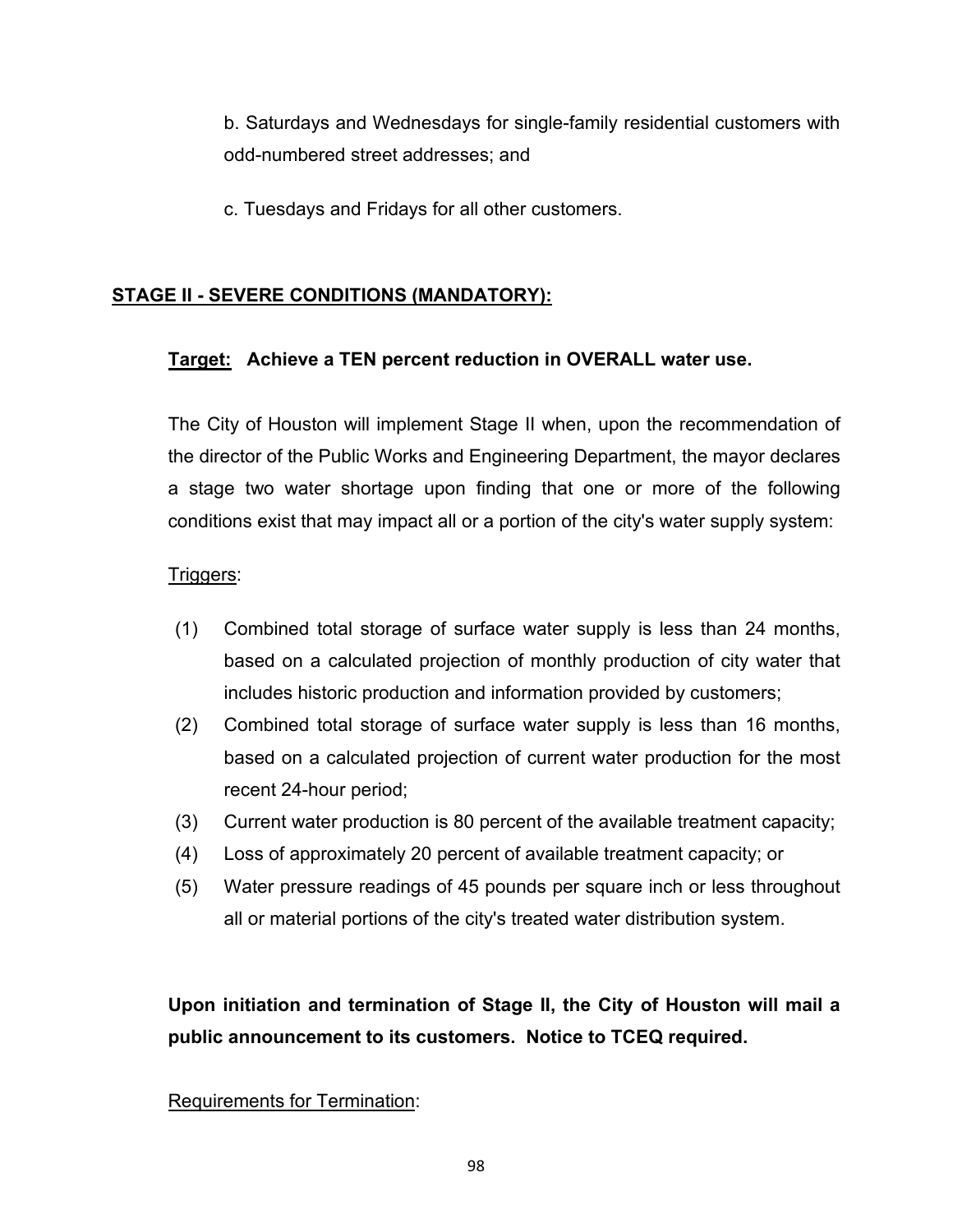A stage two water shortage ends when the mayor declares, based on the recommendation from the director that the severe conditions leading to the declaration either no longer exist, have been mitigated, or have been escalated, and the director files a written declaration to that effect with the city secretary.

#### Utility Measures:

City departments' water use reduction plans shall be implemented immediately upon the declaration of a stage four water shortage period and shall remain in effect until the conclusion of the water shortage period.

The second water source for City of Houston is: (check one)

- Inter-connection with other system
- Purchased water
- Other: Groundwater

#### **Mandatory Water Use Restrictions:**

During a stage two water shortage, unless otherwise stated in the declaration, all classes of customers are subject to mandatory restrictions of outdoor use. During a stage two water shortage, outdoor use shall be unlawful with the exception of the following time periods as specified in the declaration:

- (1) Between 7:00 p.m. and 5:00 a.m. of the following day on no more than two days per week in conformity with the following schedule:
	- a. Sundays and Thursdays for single-family residential customers with even-numbered street addresses; and
	- b. Saturdays and Wednesdays for single-family residential customers with odd-numbered street addresses; and
	- c. Tuesdays and Fridays for all other customers; or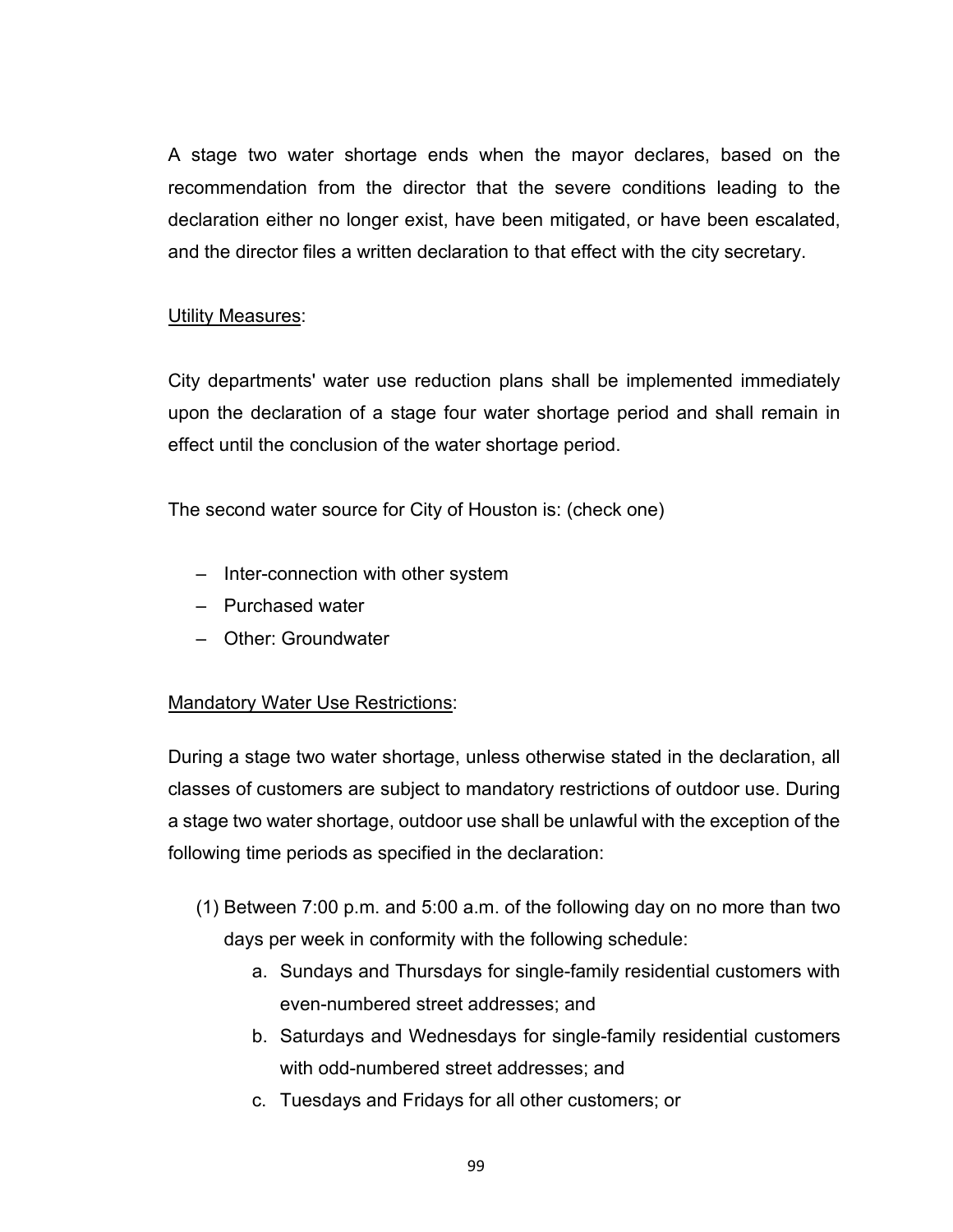- <span id="page-12-0"></span>(2) Between 7:00 p.m. and 5:00 a.m. of the following day on no more than one day per week in conformity with the following schedule:
	- a. Saturdays for single-family residential customers with odd-numbered addresses;
	- b. Sundays for single-family residential customers with even-numbered addresses; and
	- c. Tuesdays for all other customers.

Any outdoor water use that results in city water leaving the customer's property by drainage onto adjacent properties or public or private roadways or streets or gutters shall be unlawful.

#### **STAGE III – EXTREME CONDITIONS (MANDATORY):**

#### **Target: Achieve a TWENTY percent reduction in OVERALL water use.**

#### Triggers:

The water utility will implement Stage III when any one of the selected triggers is reached that may impact all or a portion of the city's water supply system:

- (1) Combined total storage of surface water supply is less than 18 months based on a calculated projection of monthly production of city water that includes historic production and information provided by customers;
- (2) Combined total storage of surface water supply is less than 12 months, based on a calculated projection of current water production for the most recent 24-hour period;
- (3) Current water production is 85 percent of the available treatment capacity;
- (4) Loss of approximately 25 percent of available treatment capacity; or
- (5) Water pressure readings of 40 pounds per square inch or less throughout all or material portions of the city's treated water distribution system.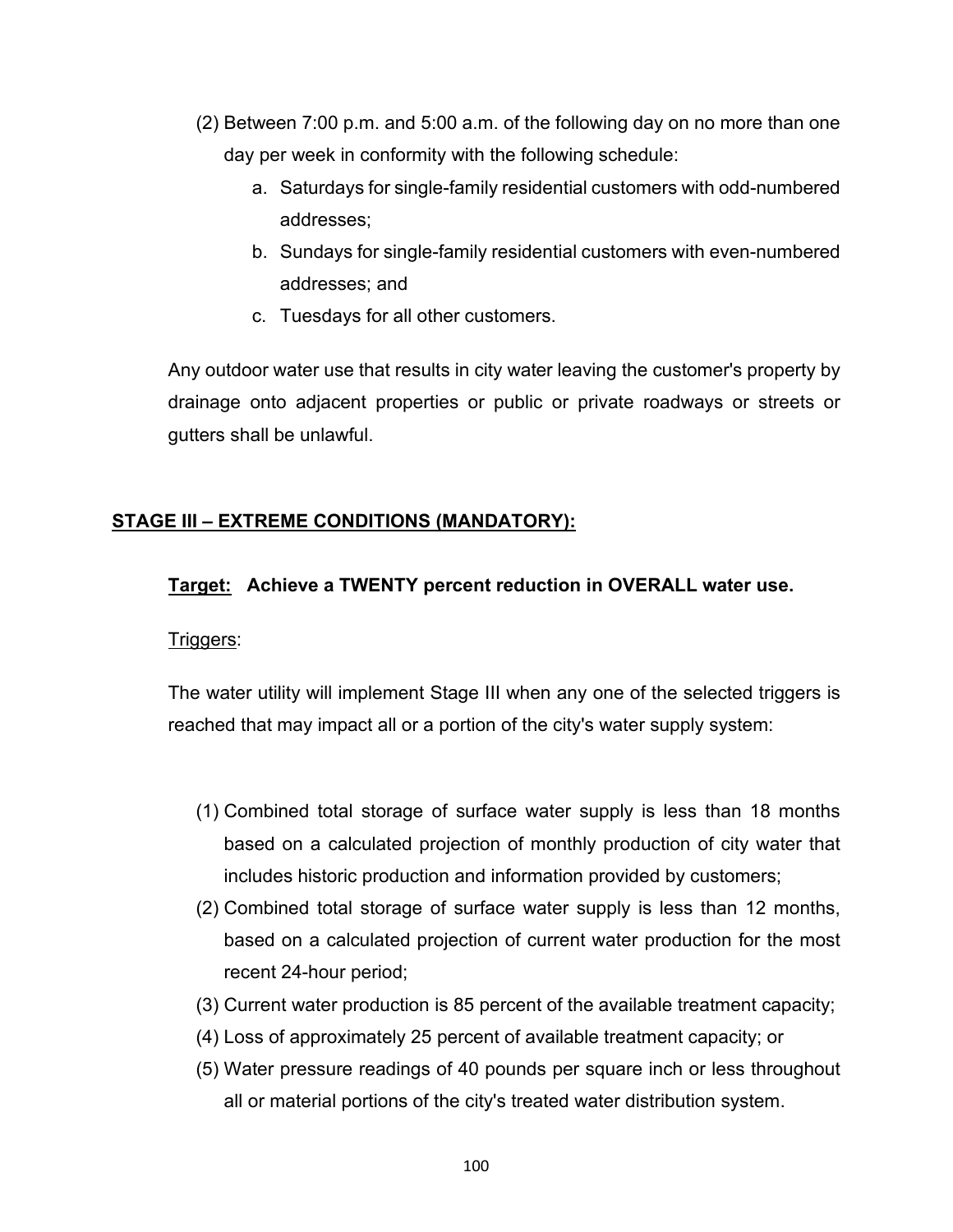<span id="page-13-0"></span>**Upon initiation and termination of Stage III, the City of Houston will mail a public announcement to its customers. Notice to TCEQ required.**

#### Requirements for Termination:

A stage three water shortage ends when, upon the recommendations of the director and the mayor, the city council finds that the extreme conditions leading to the declaration either no longer exist, have been mitigated, or have been escalated, and the city council files a written declaration to that effect with the city secretary.

#### Utility Measures:

City departments' water use reduction plans shall be implemented immediately upon the declaration of a stage four water shortage period and shall remain in effect until the conclusion of the water shortage period. The Director shall apply any necessary curtailments consistently between classes of customers in accordance with Section §11.039 of the Texas Water Code.

#### **Mandatory Water Use Restrictions:**

During a stage three water shortage, all outdoor use shall be unlawful except that customers may use city water to continue production and protect inventory of their primary business products.

#### **STAGE IV – EXCEPTIONAL CONDITIONS (MANDATORY):**

**Target: Achieve a THIRTY FIVE percent reduction in OVERALL water use.**  Triggers: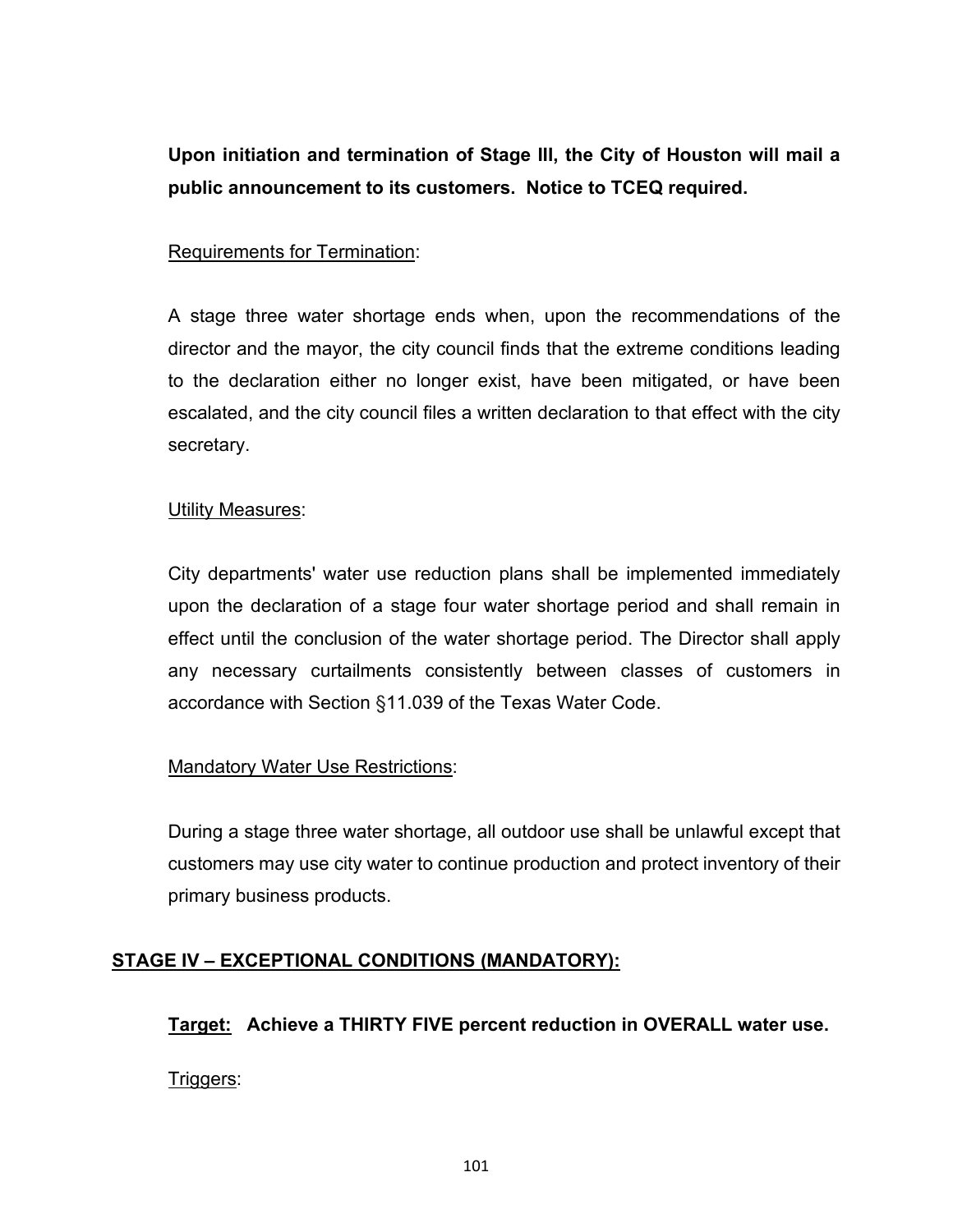The water utility will implement Stage IV when any one of the selected triggers is reached that may impact all or a portion of the city's water supply system:

- (1) Combined total storage of surface water supply is less than 12 months, based on a calculated projection of monthly production of city water that includes historic production and information provided by customers;
- (2) Combined total storage of surface water supply is less than six months, based on a calculated projection of current water production for the most recent 24-hour period;
- (3) Current water production is 90 percent of the available treatment capacity; or
- (4) Water pressure readings of 35 pounds per square inch or less throughout all or material portions of the city's treated water distribution system.

# **Upon initiation and termination of Stage IV, the City of Houston will mail a public announcement to its customers. Notice to TCEQ required.**

#### Requirements for Termination:

A stage four water shortage ends when, upon the recommendations of the director and the mayor, the city council finds that the exceptional conditions leading to the declaration either no longer exist or have been mitigated, and the city council files a written declaration to that effect with the city secretary.

#### Operational Measures:

City departments' water use reduction plans shall be implemented immediately upon the declaration of a stage four water shortage period and shall remain in effect until the conclusion of the water shortage period. The Director shall apply any necessary curtailments consistently between classes of customers in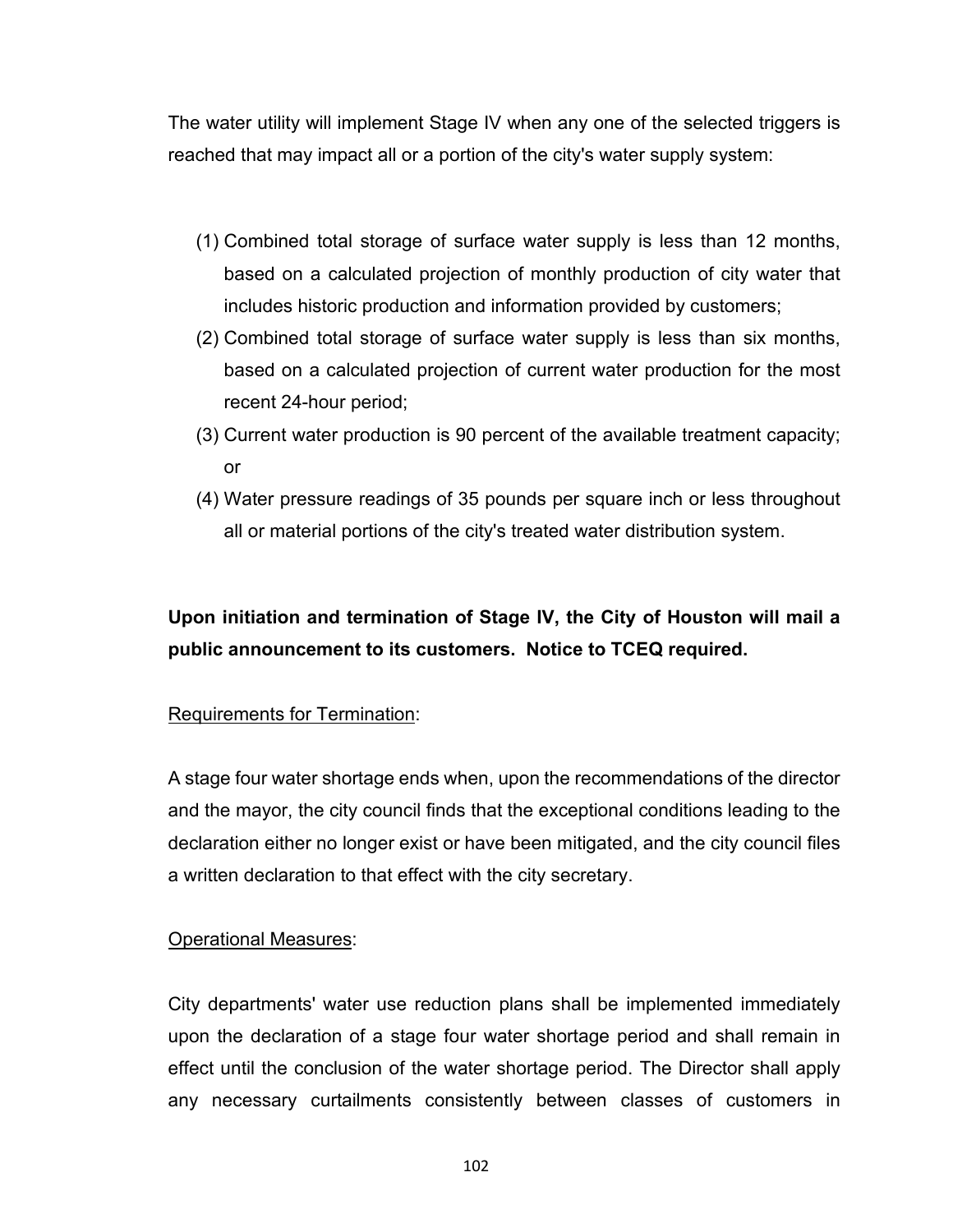accordance with Section §11.039 of the Texas Water Code.

#### Mandatory Water Use Restrictions:

During a stage four water shortage, the following acts or omissions shall be unlawful:

- (1) All outdoor use;
- (2) Use of more than 4,000 gallons of city water per month by single-family residential customers;
- (3) Use of more than 4,000 gallons of city water per month (used per unit, as provided in [section 47-71](http://library.municode.com/HTML/10123/level4/COOR_CH47WASE_ARTIICIWASECH_DIV1GE.html#COOR_CH47WASE_ARTIICIWASECH_DIV1GE_S47-71MERENOBECOBIPUEXUMAC) of City of Houston Code of Ordinance) by multifamily residential customers; and
- (4) For all customers other than residential customers, failure to reduce use of city water by 15 percent of baseline usage, or any other percentage if recommended by the director and adopted by city council in the stage four water shortage declaration.

During a stage four water shortage, the director may authorize a ten percent rate reduction for water usage to customers for reductions of city water use by 20 percent or more than those restrictions set forth in subsection (d), except that the ten percent rate reduction shall not be available to customers whose average monthly usage during the preceding 12-month period was less than 4,000 gallons. The rate reduction for water usage shall be effective for the duration of the existing water shortage period.

Immediately upon the declaration of a stage four water shortage, the city may claim force majeure to all of its existing water service contracts consistent with the terms of such water service contracts and in accordance with applicable state law.